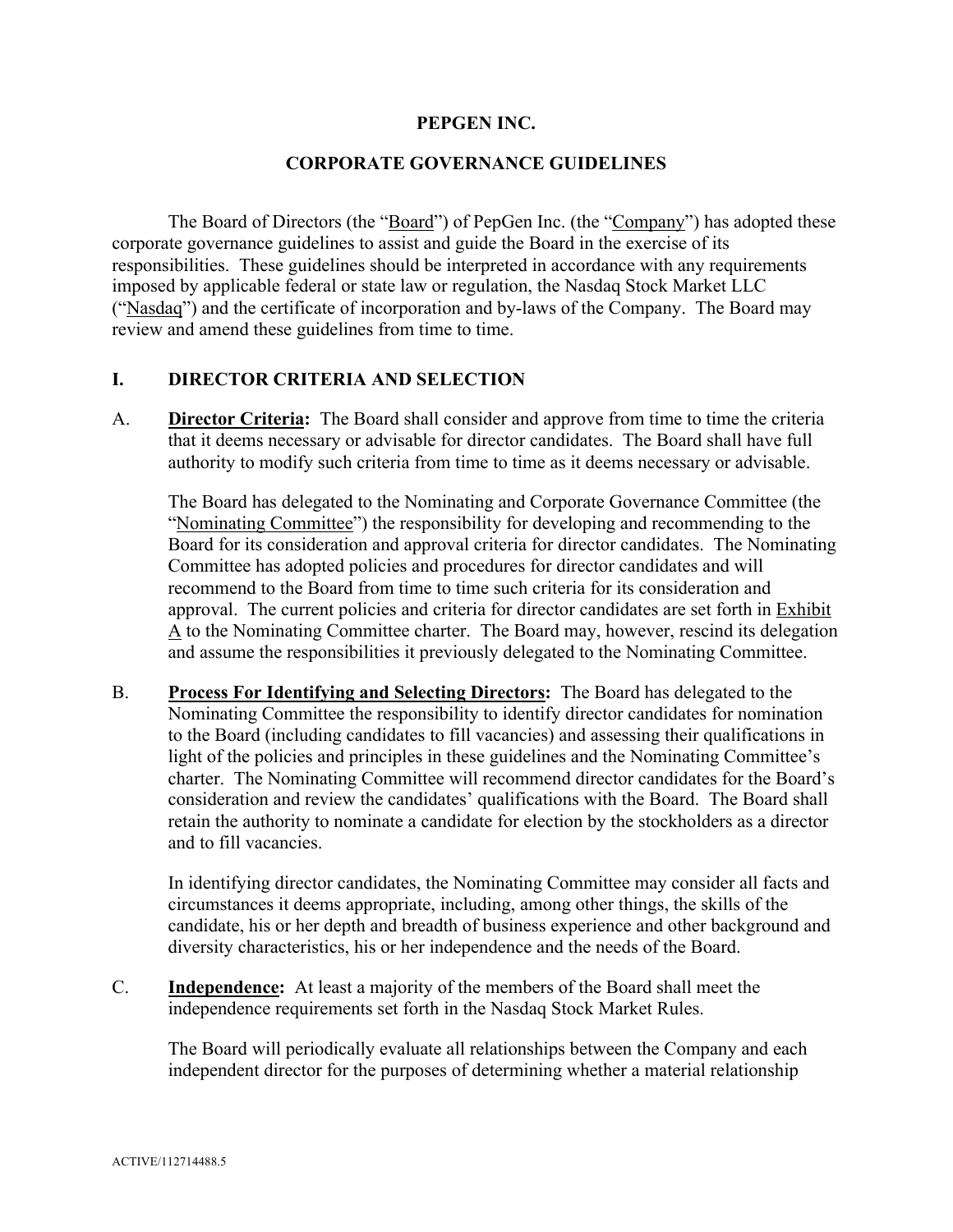exists that might represent a potential conflict of interest or otherwise interfere with the director's ability to satisfy his or her responsibilities as an independent director.

- D. **Limit on Number of Other Boards:** Performing the duties and fulfilling the responsibilities of a director require a significant commitment of time and attention. The Board does not believe, however, that explicit limits on the number of other boards of directors on which a director sits, or on other activities a director pursues, are appropriate. The Board, however, recognizes that excessive time commitments can interfere with a director's ability to perform and fulfill his or her duties and responsibilities effectively. The Nominating Committee will consider whether the performance of a director has been or is likely to be adversely affected by excessive time commitments, including service on other boards of directors. Directors must notify the Chair of the Nominating Committee before accepting a seat on the board of directors of another business corporation so that the potential for conflicts or other factors compromising the director's ability to perform or fulfill his or her duties and responsibilities may be fully assessed. The Chief Executive Officer (the "CEO") must confer with the Nominating Committee first before taking on additional commitments.
- E. **Term and Age Limits:** The Board does not believe that limits on the number of consecutive terms a director may serve or on the directors' ages are appropriate in light of the substantial benefits of a sustained focus on the Company's business, strategy and industry over a significant period of time. Each director's performance will be assessed by the Nominating Committee in light of relevant factors.
- F. **Succession:** The Nominating Committee shall be responsible for developing succession plans for the Board.

# **II. DIRECTOR RESPONSIBILITIES AND COMPENSATION**

- A. **Role of Directors:** The business and affairs of the Company are managed by or under the direction of the Board, acting on behalf of the stockholders. The Board has delegated to the officers of the Company the authority and responsibility for managing the Company's everyday affairs. The Board has an oversight role and is not expected to perform or duplicate the tasks of the CEO or senior management.
- B. **Attendance at Meetings:** Each member of the Board is expected to make reasonable efforts to attend meetings of the Board, whether regular or special. If a director does not attend at least 75% of the Board's regular or special meetings (together with the meetings of committees on which the director serves), the Company will be required to disclose that fact in its annual proxy statement. In addition, attendance and participation at meetings is an important component of the directors' duties and, as such, attendance rates will be taken into account by the Nominating Committee in assessing directors for renomination as directors.
- C. **Time Commitment; Advance Distribution and Review of Materials:** Directors are expected to spend the time needed and meet as frequently as the Board deems necessary or appropriate to discharge their responsibilities. Senior management is responsible for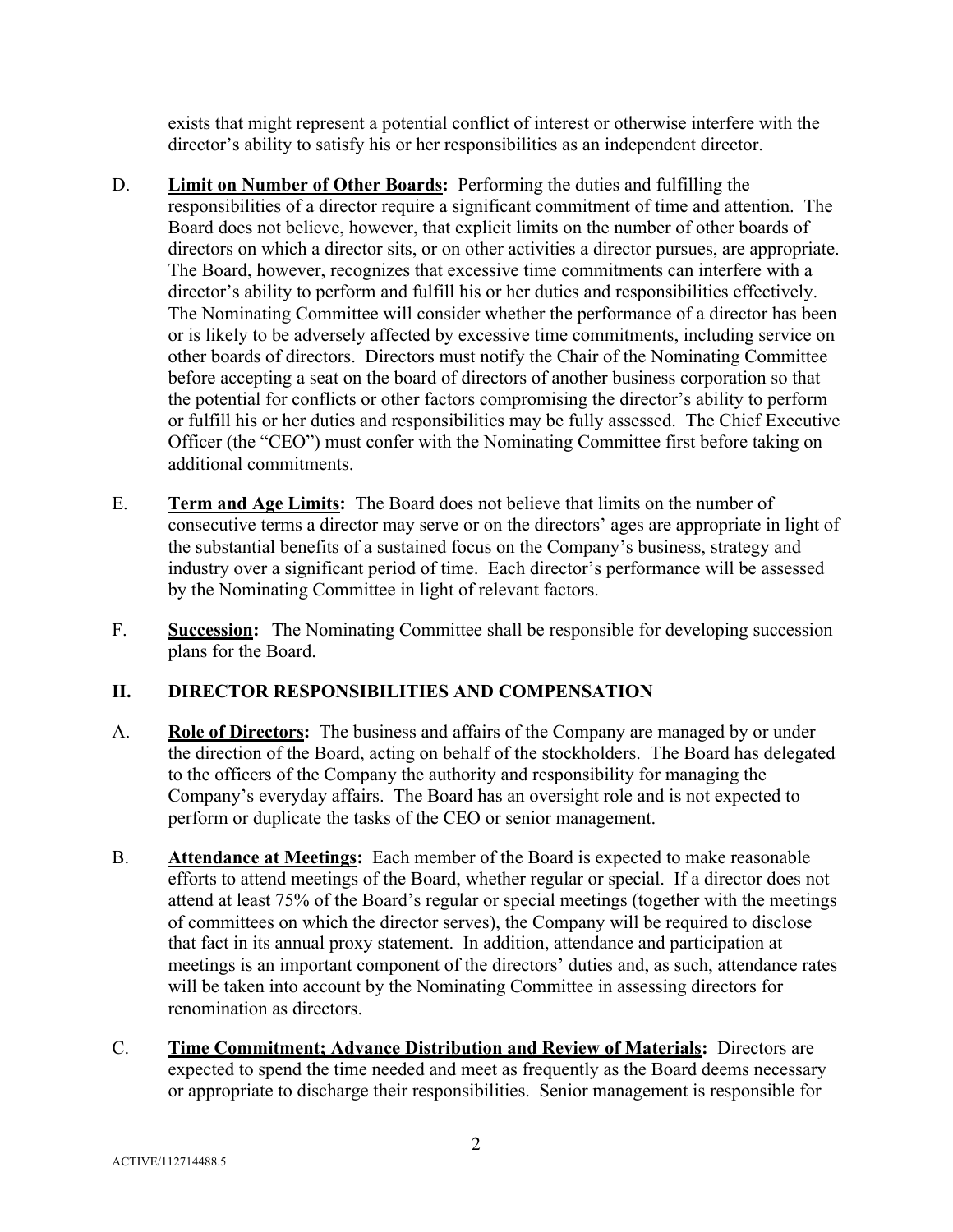distributing in advance to directors information important to the Board's understanding of the business to be conducted at a Board or Committee meeting. Directors should review these materials before the meeting.

D. **Director Compensation:** The Compensation Committee will periodically review the form and amount of non-employee director compensation and recommend to the Board, except as otherwise determined by the Board. The Company's employees shall not receive additional compensation for their service as directors.

## **III. BOARD STRUCTURE AND PROCEDURES**

- A. **Size of Board:** The Board reserves the right at any time to increase or decrease its size, subject to any provisions in the Company's certificate of incorporation and by-laws, depending on the Board's assessment of its needs and other factors. The size of the Board may vary based upon the size of the business and the availability of qualified candidates. Board size should facilitate active interaction and participation by all Board members. The Board will review from time to time the appropriateness of its size.
- B. **Board Leadership:** The Board shall fill the positions of Chair and CEO based upon its view of what is in the best interests of the Company. The Chair and CEO may, but need not be, the same person.
- C. **Committees:** The Board intends at all times to have an Audit Committee, a Compensation Committee and a Nominating Committee. Each of these committees will have a written charter that sets forth its responsibilities and qualifications for committee membership. The Board may from time to time establish additional committees as it deems appropriate. Membership on the Audit Committee, the Compensation Committee and the Nominating Committee is limited to independent directors meeting the independence requirements of the Nasdaq Stock Market Rules, the Sarbanes-Oxley Act of 2002 and any other applicable rules or regulations of the Securities and Exchange Commission and the Internal Revenue Service, subject to applicable exceptions under these rules and regulations. The Board retains discretion to form new committees or disband current committees depending upon the circumstances.
- D. **Executive Sessions:** The non-management directors will meet at regularly scheduled executive sessions without management participation, and at least once each year an executive session with only independent directors present shall be held. If the Chair is a non-management director and an independent director, then the Chair will preside at these meetings. If the Chair is not an independent director, then the director who presides at these meetings will be chosen by those present at a meeting. In either case, the director who presides at these meetings, and his or her name, or the process by which he or she is selected, will be disclosed, if required by SEC rules, in the annual proxy statement or, if the Company does not file an annual proxy statement, in the Company's annual report on Form 10-K filed with the SEC. To permit interested parties to make their concerns known to the non-management directors, the Company will also disclose a method by which they can communicate directly and confidentially with the presiding director or with the non-management directors as a group.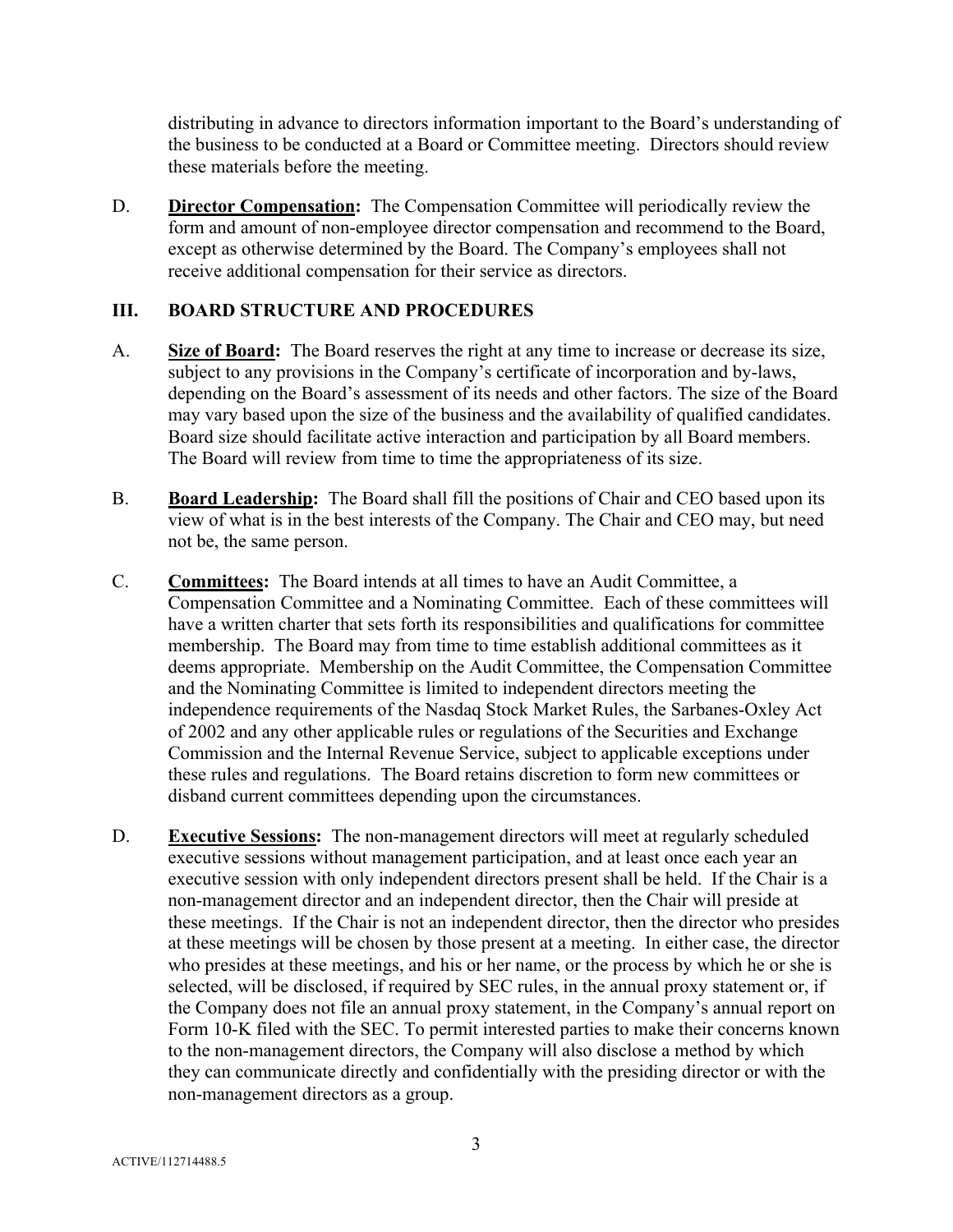- E. **Director Access to Management and Independent Advisers:** In performing its responsibilities, the Board, and each committee, shall be entitled to rely on the advice and information it receives from management and the experts, advisers and professionals whom the Board, or a committee, may consult. The Board and each committee shall have the authority to request that any officer or employee of the Company, the Company's outside legal counsel, the Company's independent auditor or any other professional retained by the Company to provide advice to the Company, attend a meeting of the Board or committee or meet with any members of or advisers to the Board. The Board or any committee shall also have the authority to engage legal, accounting or other advisers to provide advice and information it deems appropriate to carry out its responsibilities.
- F. **Directors Who Change Job Responsibility:** The Board does not believe directors who retire or change their principal occupation or business association should necessarily leave the Board. However, at the time of or promptly following any such event, the director should notify the Nominating Committee, so that it can review and advise the Board regarding the continued appropriateness of the director's Board membership.
- G. **Director Orientation and Continuing Education:** The Company will conduct an orientation program for each new director. The orientation will be designed to familiarize the new director with the Company's business and strategic plans, key policies and practices, principal officers and management structure, auditing and compliance processes and its code of business conduct and ethics. The Nominating Committee will be responsible for periodically providing materials or briefing sessions for continuing directors on topics that will assist them in discharging their duties.
- H. **Management Succession:** The Compensation Committee shall be responsible for developing a CEO succession plan for consideration by the Board and reporting on the plan to the Board.

# **IV. OTHER CORPORATE GOVERNANCE MATTERS**

- A. **Annual Performance Evaluations of the Board and Committees:** The Board will conduct a self-evaluation at least annually for the purpose of determining whether it and its committees are functioning effectively, and each committee of the Board will conduct a self-evaluation at least annually for the purpose of determining whether it is functioning effectively. The Nominating Committee will oversee the evaluation process.
- B. **Communications with Outside Interested Parties**: The Board believes that management should be responsible for communications with the press, media and other outside parties on behalf of the Company, although individual Board members may, at the request of management or the Board, communicate with outside parties on behalf of the Company.
- C. **No Limitation on Other Rights:** These guidelines are not intended to modify, eliminate or in any other manner limit the indemnification, exculpation and similar rights available